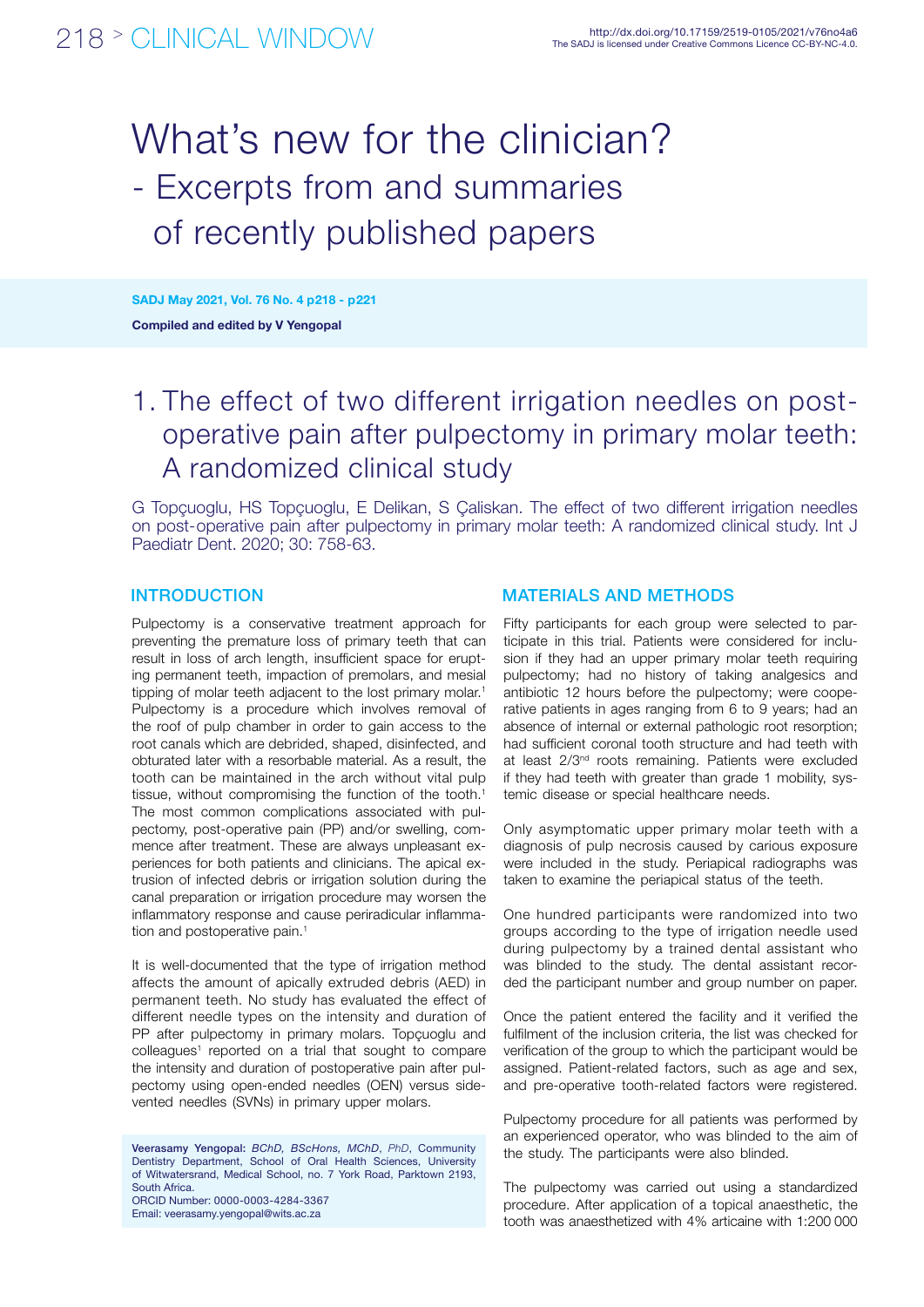### www.sada.co.za / SADJ Vol. 76 No. 4  $\bigcirc$   $\bigcirc$   $\bigcirc$   $\bigcirc$   $\bigcirc$   $\bigcirc$   $\bigcirc$   $\bigcirc$   $\bigcirc$   $\bigcirc$   $\bigcirc$   $\bigcirc$   $\bigcirc$   $\bigcirc$   $\bigcirc$   $\bigcirc$   $\bigcirc$   $\bigcirc$   $\bigcirc$   $\bigcirc$   $\bigcirc$   $\bigcirc$   $\bigcirc$   $\bigcirc$   $\bigcirc$   $\bigcirc$   $\bigcirc$   $\bigcirc$   $\bigcirc$   $\bigcirc$   $\bigcirc$

epinephrine. Following rubber dam isolation, caries was removed and the endodontic access cavity was opened. The necrotic pulp was ultimately confirmed by the absence of haemorrhage in the canal. The working length (WL) was determined using an electronic apex locator. The WL of each root canal was set at 1mm shorter than the '0.0' mark on the apex locator.

In both groups, the root canals were shaped using Revo-S files at a speed of 300 rpm, up to size 35. In the openended needle (OEN) group, canals were irrigated with 5 mL 1% sodium hypochlorite (NaOCl) using a syringe and a 30-G OEN placed 2 mm short of the WL during the canal preparation.

In the side-vented needle (SVN) group, canals were irrigated with 5 mL 1% NaOCl using a 30-G double SVN placed 1mm short of the WL during the canal preparation. The canals were then dried and obturated with Vitapex paste. The paste was inserted into the canals using a lentulo spiral at low speed. The quality of the canal filling was evaluated by periapical radiography, and the teeth were then permanently restored. The occlusion was checked.

A questionnaire was given to the participants' parent(s) to note the postoperative (PP) intensity of their children at six, 12, 24, 48, and 72 hours, and finally one week after the pulpectomy. All participants and their parents were trained to use the pain intensity scale by a researcher blinded to the groups.

To ensure standardization, the pain intensity at each time interval was noted by the participant under the supervision of the same parent. In cases of severe pain, the parent was advised to administer the ibuprofen (if contraindicated, paracetamol), which was prescribed at the end of the session. PP was measured using a fourpoint pain intensity scale (verbal rating scale) where 0 meant no pain; 1-slight pain; 2-moderate pain and 3 severe pain. These were linked to faces which the child has to choose.

#### **RESULTS**

The differences between the groups as regards demographic data and quantity of analgesic medication intake were not significant (*P*>.05). Three participants (two participants from the OEN group and 1 participant from the SVN group) were excluded from the study because they did not come to the recall visit.

There was no difference concerning the distribution of treated teeth between the groups (*P*>.05). Over-filling was observed in three participants in the OEN group and in four participants in the SVN group (*P*>.05). The mean postoperative scores at 6, 12, and 24 hours were significantly higher in the open-ended needle (OEN) group than in the side-vented needle (SVN) group (*P*<.05).

At 48 hours, 72 hours, and 1 week, there was no signifi-cant difference between two groups concerning PP intensity (*P*>.05). In both groups, the highest PP intensity was recorded 6 hours after the treatment, with the pain decreasing over time.

#### **CONCLUSIONS**

The researchers concluded that Root canal irrigation with a side vented needle (SVN) caused less postoperative pain (PP) compared to the use of an open ended needle (OEN) at the first 24 hours. The intensity of the PP in the SVN group was also significantly less when compared to the OEN group.

#### Implications of practice

The side vented needle appears to provide better outcomes as regards postoperative pain when compared to the open-ended needle. As this is often a traumatic procedure for the child, any procedure that reduces the risk for adverse events such as postoperative pain should be considered.

#### Reference

1. Topçuoglu, G, Topçuoglu, HS, Delikan, E, Çaliskan, S. The effect of two different irrigation needles on post-operative pain after pulpectomy in primary molar teeth: A randomized clinical study. Int J Paediatr Dent. 2020; 30: 758-63.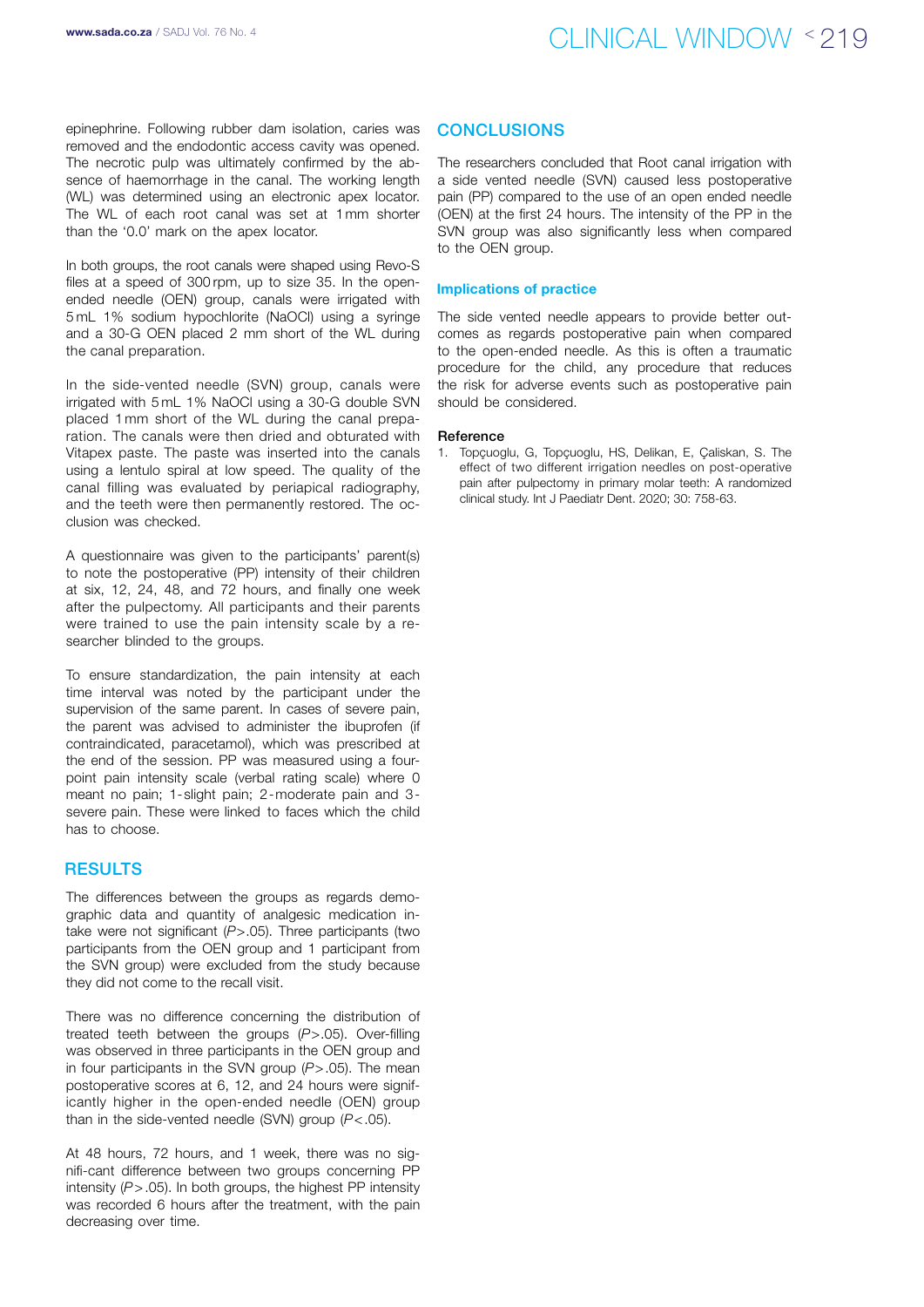## 2. Single versus two-implant mandibular overdentures using early-loaded titanium-zirconium implants with hydrophilic surface and ball attachments: 1-year randomized clinical trial

GP de Resende, LM Jordão, JA de Souza, M Schimmel, CR Leles. Single versus two-implant mandibular overdentures using early-loaded titanium-zirconium implants with hydrophilic surface and ball attachments: 1-year randomized clinical trial. Clinical Oral Implants Research. 2021; 32: 359-68.

#### **INTRODUCTION**

The mandibular overdenture retained by two implants (2-IOD) has been considered an effective treatment option to improve the retention and stability of a conventional denture. A number of professional bodies and consensus reports in the field of prosthodontics as supported the view that the restoration of the edentulous mandible with a conventional denture is no longer the most appropriate first choice prosthodontic treatment.

There is now overwhelming evidence that a two-implant overdenture should become the first choice of treatment for the edentulous mandible as there was a substantial body of evidence that has demonstrated that patients' satisfaction and quality of life with implant supported mandibular overdentures is significantly greater than for conventional dentures. However, it is also accepted that the two-implant overdenture is not the gold standard of implant therapy but in many setting where resources are available, it should be the minimum standard sufficient for most people, taking into account performance, patient satisfaction, cost and clinical time. In the absence of resources, the conventional mandibular denture remains a viable treatment option to restore chewing function.

Similarly, in the last few years, a series of clinical studies showed that the use of a single midline implant (1-IOD) to retain a mandibular overdenture resulted in positive impacts compared with the conventional denture concerning dental patient-reported outcomes.<sup>1</sup> However there are few published studies that have compared the outcomes of 1- and 2-IODs (implant overdentures).

de Resende and colleagues (2021)<sup>1</sup> reported on a trail that sought to compare the outcomes of the mandibular overdenture retained by one and two implants, by assessing the effects of treatments on patient satisfaction and oral health-related quality of life.

### MATERIALS AND METHODS

This was a parallel two-group randomized clinical trial that targeted fully edentulous patients. For inclusion, eligible edentulous participants had to be healthy and have sufficient bone availability in the anterior region of the mandible for placement of an implant at least 8 mm in length.

Exclusion criteria involved any general or local contraindication for implant treatment, presence of oral conditions that demand additional treatments such as the presence of oral lesions and temporomandibular disorders. Non-collaborative individuals or unable to attend the study appointments for longitudinal data collection were also excluded. The targeted minimum sample size was 48 participants, 24 in each treatment group.

All eligible participants received a new set of complete dentures, fabricated according to a conventional clinical protocol that included preliminary impression with stock trays and irreversible hydrocolloid, final impression with custom trays and zinc-oxide eugenol paste, interocclusal record in centric relation and articulator mounting, teeth arrangement in bilateral balanced occlusion, try-in visit, denture delivery and post-insertion visits for adjustments.

Then, after a minimum 3-month period of complete denture use, participants were invited for baseline data collection and randomly assigned to one of the two treatment groups: overdenture retained by one implant (1-IOD group) or two implants (2-IOD group). Randomization was performed by an external collaborator blinded to group assignment identification.

Assessment of bone dimensions in the interforaminal region was performed using panoramic and lateral cephalometric radiographs. Tissue level Straumann® Standard Plus SLActive® Regular Neck implants, 4.1mm diameter, were inserted in the mandible midline (1-IOD group) or the lateral incisor-canine area bilaterally (2-IOD group), using a single-stage approach. After insertion, the implants received a 1.5mm height healing cap and suture. The denture was milled to prevent stress to the implants and the patient was instructed to have a soft diet and to restrict the use of the lower denture, when possible. Postoperative care included paracetamol 750mg in case of pain, soft diet, and 0.12% chlorhexidine mouthwash for 1 week.

After a 3-week healing period, a 3.4 mm retentive titanium anchor abutment (Straumann) was connected at 35 N.cm with a torque wrench. The corresponding elliptical matrix (Straumann) was incorporated using a chairside procedure for intraoral pickup with self-curing acrylic resin. Then, the patient was instructed about oral hygiene, proper handling of the overdenture, and need for regular recall appointments. All implants were inserted by a single surgeon and the prosthodontic steps were performed by a single prosthodontist.